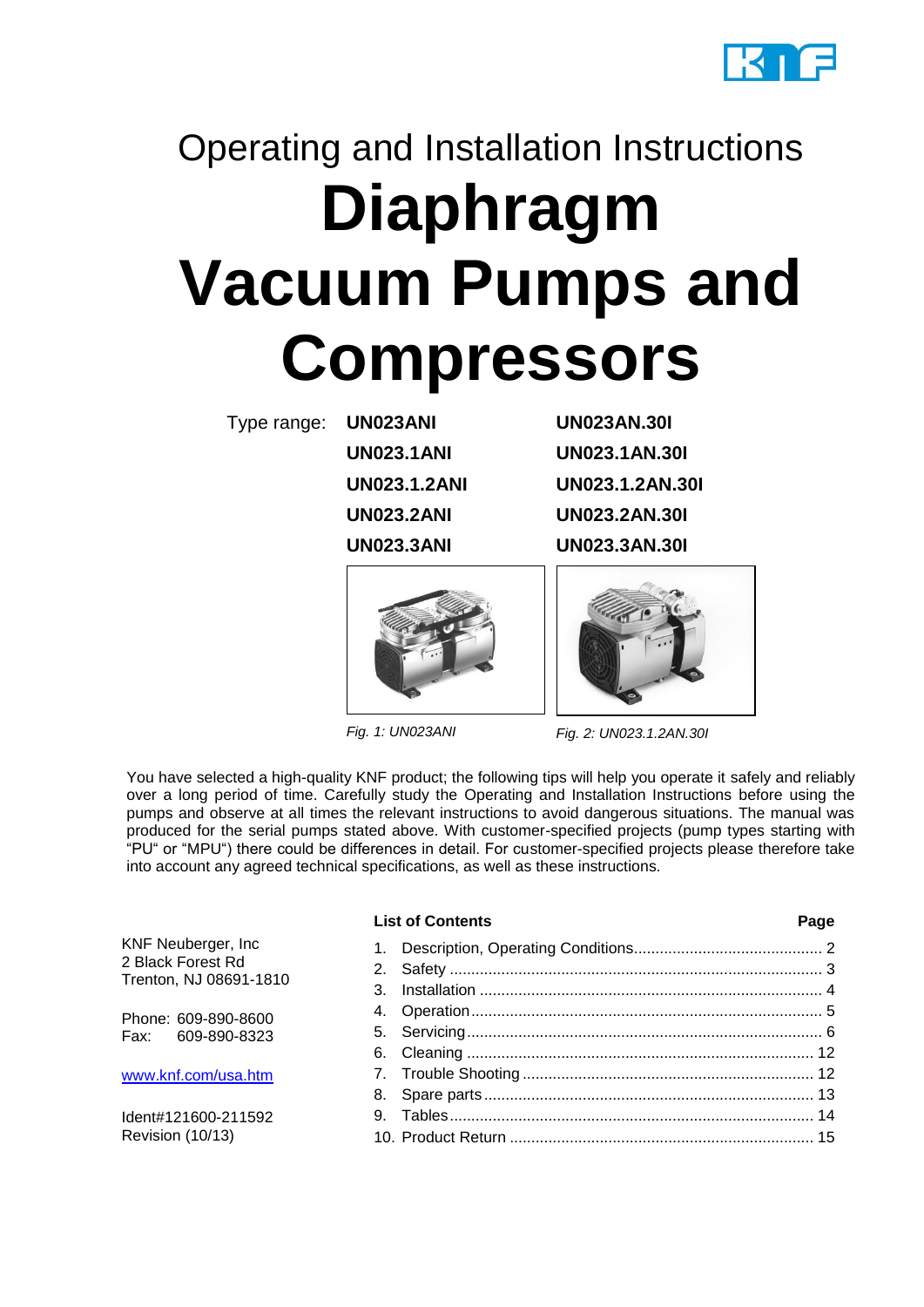### <span id="page-1-0"></span>**1. Description, Operating Conditions**

The pumps transfer, evacuate and compress 100% oil-free. In operation they are gas-tight, and maintenance-free.

### **1.1. Electrical Equipment**

See the motor-plate for full electrical data.

Protection class of standard version is IP20.

### **1.2. Operating Conditions**

Handling air, gases, and vapours at temperatures between + 5 °C  $+ 40 °C$ .

For maximum permissible operating pressure, ultimate vacuum, and flow capacity see section 10.

The pumps must not be used in areas where there is a danger of explosion.

Before pumping a medium, the compatibility of materials of pump head, diaphragm and valves with the medium must be checked (for pump materials: see section 10).

The pumps must not be used for liquids. You will find suitable liquid pumps in our Product Program.

If your potential application lies outside the above limits discuss it with our technical adviser (see last page for contact telephone number).

### **1.3. Ambient Conditions**

When the pump is operating the following ambient conditions must be maintained:

- Ambient temperature during operation: between  $+ 5 °C$  $+ 40 °C$ .
- The pump must be protected from the effects of dust and water.
- The pumps must not be used in areas where there is a danger of explosion.
- During operation an adequate supply of air for cooling must be provided.

### **1.4. Pump materials**

See section 9.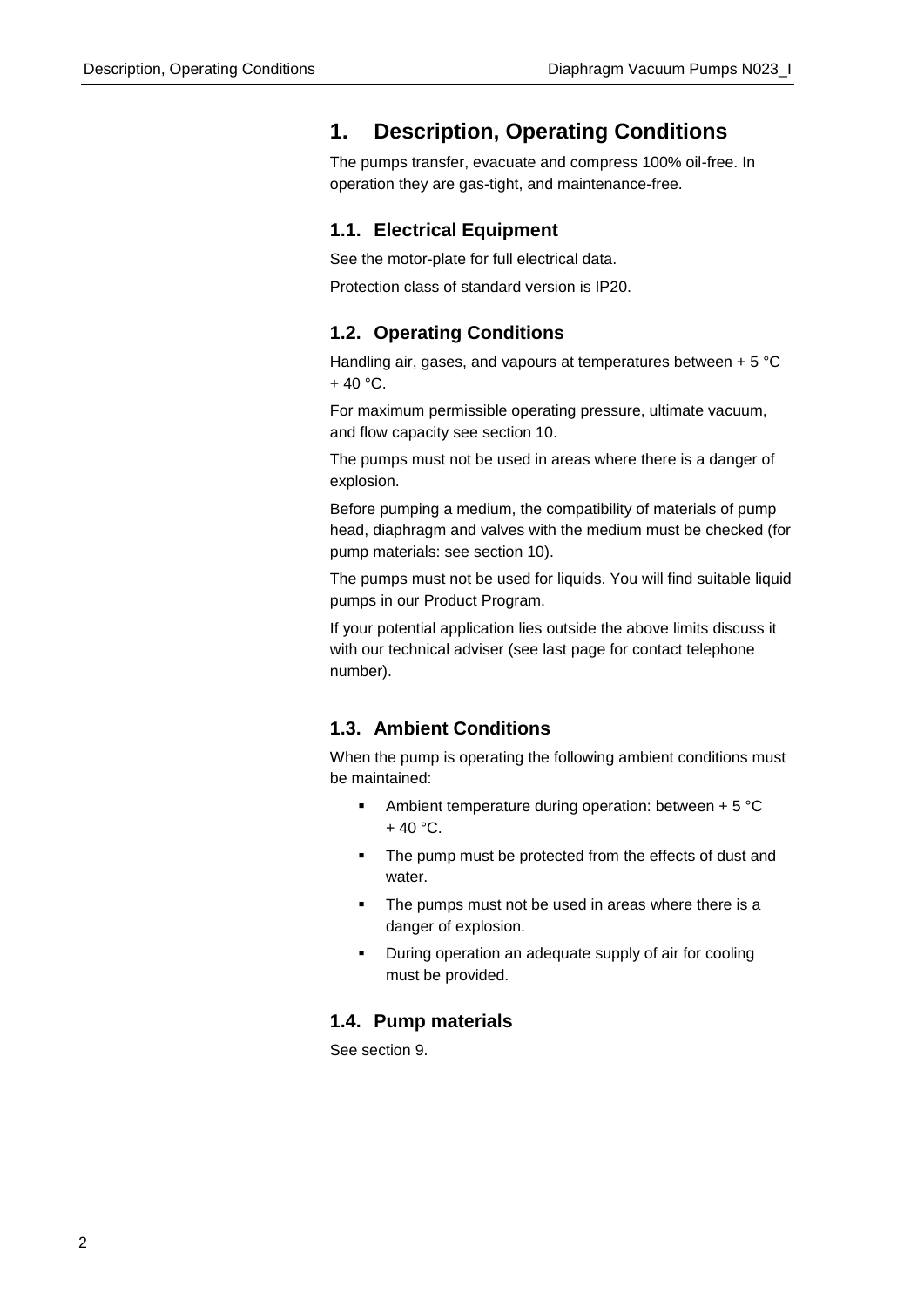### <span id="page-2-0"></span>**2. Safety**

Note that the pumps may only be used for their intended purpose.

The pumps must not be used in areas where there is a danger of explosion.

Components connected to the pump must be designed to withstand the pneumatic performance of the pump.

Take care that safety regulations are observed when connecting the pump to the electricity supply.

For pumps with thermal switch (option): When the operation of the pump is interrupted by the thermal switch, the pump will re-start automatically after cooling down. Take all care necessary to prevent this leading to a dangerous situation.

Specific safety instructions for the media being handled must be observed.

Use only original KNF spare parts.

For the purposes of the Machinery Directive 2006/42/EC, pumps are "partly completed machinery," and are therefore to be regarded as not ready for use. Partly completed machinery may not be commissioned until such time as it has been determined that the machine in which the partly completed machinery is to be assembled is in conformity with the provisions of the Machinery Directive 2006/42/EC. The essential requirements of Annex I of Directive 2006/42/EC (general principles) are applied and observed. EC Directives / Standards



The pumps conform to the EC Directive 2004/108/EC concerning Electromagnetic Compatibility.

The following harmonized standards have been used:

- DIN EN 55014-1/2
- **DIN EN 61000-3-2/3**
- DIN EN 60335-1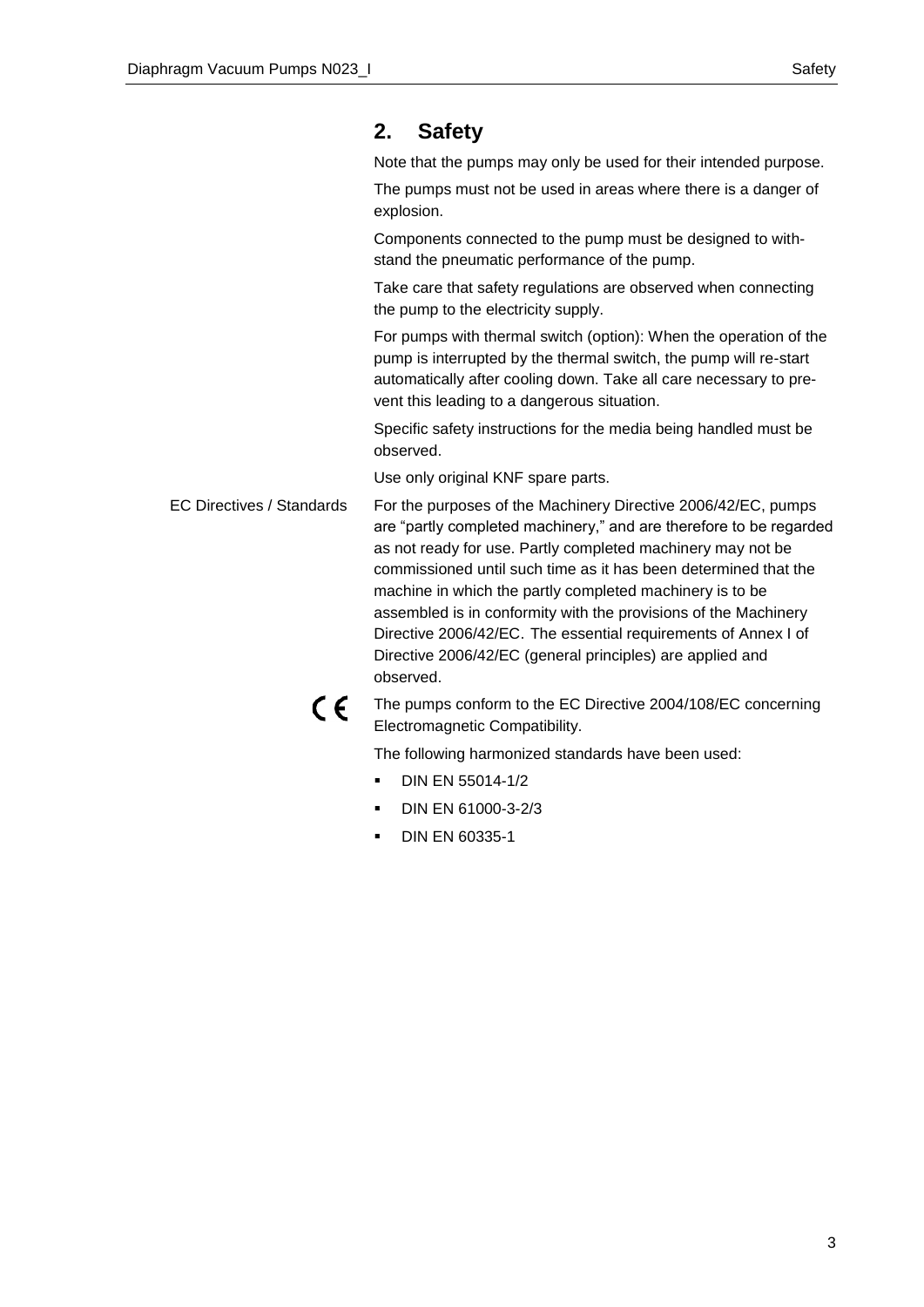### <span id="page-3-0"></span>**3. Installation**

|            | The pumps are intended for installation in equipment. When<br>installing them make certain that accident prevention<br>regulations, and safety instructions, including those for<br>subsequent operation are observed. The safety instructions in<br>section 2 must be observed. |
|------------|----------------------------------------------------------------------------------------------------------------------------------------------------------------------------------------------------------------------------------------------------------------------------------|
| Mechanical | The dimensions of the mountings are given in Data Sheet E 025.                                                                                                                                                                                                                   |
|            | Install the pump so that the fan can draw in sufficient cooling air.                                                                                                                                                                                                             |
|            | Fit the pump at the highest point in the system, so that condensate<br>cannot collect in the head of the pump - that prolongs working life.                                                                                                                                      |
|            | The pumps can operate in any position, but if they are installed<br>inclined, vertically, or suspended, the rubber feet must be<br>removed.                                                                                                                                      |
| Electrical | When making the electrical installation the safety regulations<br>must be observed. In particular make sure that the electricity<br>supply is isolated before trying to connect the pump.                                                                                        |
|            | Compare the supply data with the data on the motor-plate. The<br>voltage must not vary by more than +10% and -10% from that<br>shown on the type-plate.                                                                                                                          |
|            | The motor must be connected to earth (ground) wire.                                                                                                                                                                                                                              |
|            | In the electrical installation, arrangements (complying with EN<br>60335-1) must be made for disconnecting the pump motor from the<br>electrical supply.                                                                                                                         |
|            | The pump must be installed so that contact with live parts is<br>impossible.                                                                                                                                                                                                     |
|            | We recommend that a fuse is installed in the motor supply circuit;<br>the operating current is given in Data Sheet.                                                                                                                                                              |
| Pneumatic  | The accessories filter/silencer, and hose connectors (if available)<br>are screwed into the port threads.                                                                                                                                                                        |
|            | Connect the suction and pressure lines.                                                                                                                                                                                                                                          |
|            | Arrange the suction and pressure lines so that condensate cannot<br>run into the pump.                                                                                                                                                                                           |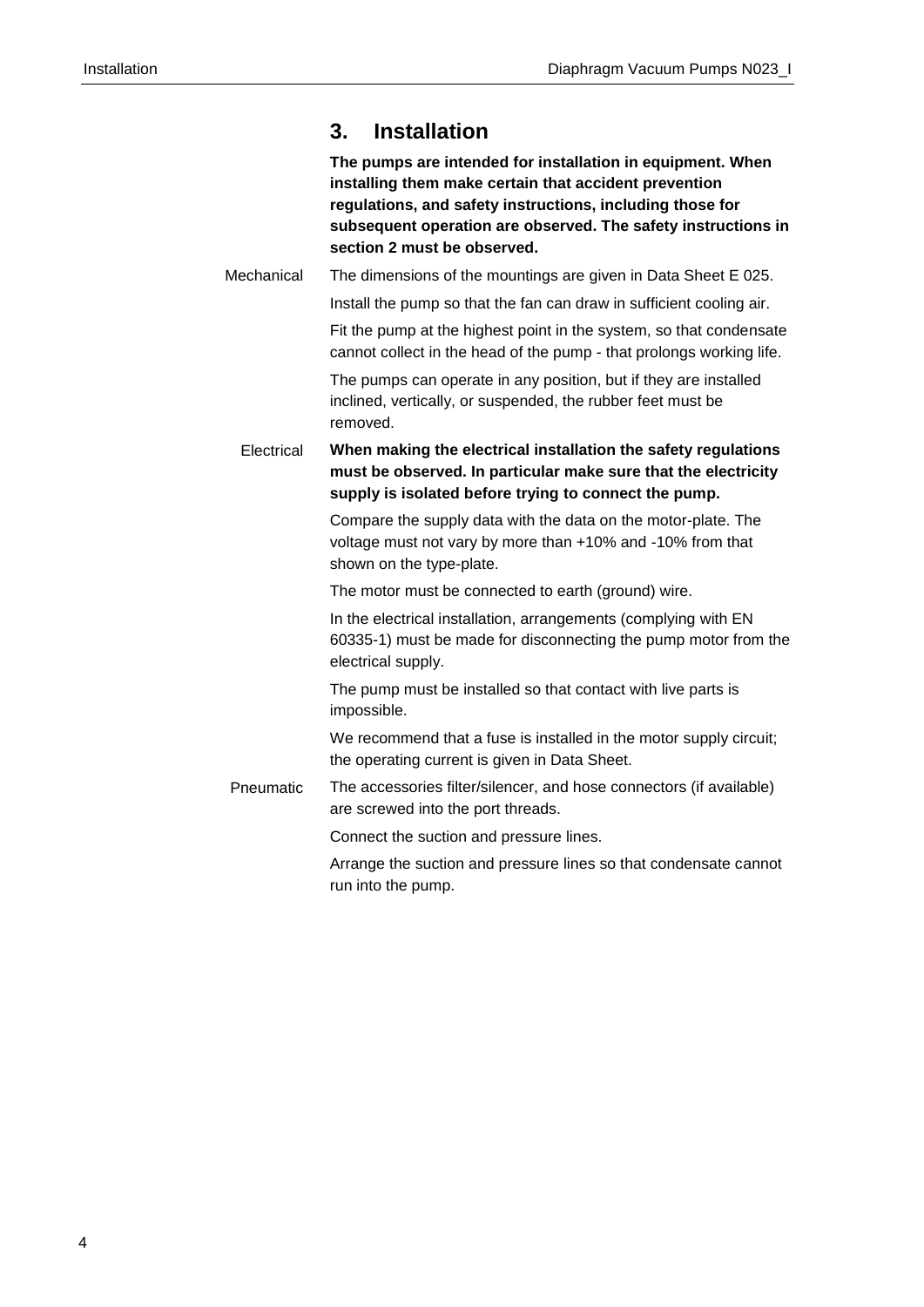### <span id="page-4-0"></span>**4. Operation**

### **Specific safety instructions for the media being handled must be observed.**

**If combustible media are used:**

- Hazard of fires and explosions due to excessively high media temperature.
- Be aware that the pumps are not designed to be explosion-proof.
- Make sure the temperature of the medium is always sufficiently below the ignition temperature of the medium, to avoid ignition or explosion. This also applies for unusual operational situations.
- Note that the temperature of the medium increases when the pump compresses the medium.
- Hence, make sure the temperature of the medium is sufficiently below the ignition temperature of the medium, even when it is compressed to the maximum permissible operating pressure of the pump.
- The maximum permissible operating pressure of the pump is stated in the technical specifications (section 10).
- If necessary, consider any external sources of energy, such as radiation, that may add heat to the medium.
- In case of doubt, consult the KNF customer service.

Before pumping a medium, the compatibility of materials of pump head, diaphragm and valves with the medium must be checked (for pump materials: see section 10).

The pumps must not start against pressure or vacuum. When it is switched on the pressure in the suction and pressure lines must be atmospheric. This must be so even when the pump restarts after the power has been cut off for a short period.

The maximum permissible operating pressure (see section 10) must not be exceeded.

To prevent the maximum permissible operating pressure being exceeded, restriction or control of the air or gas flow should only be carried out in the suction line.

If restriction or control of the air or gas flow is made on the pressure side ensure that the maximum permissible operating pressure is not exceeded.

When the pump is at a standstill the inlet and exhaust must be at normal atmospheric pressure.

Change the filter (accessories) if it is dirty.

Diaphragm and valve plates/sealings (valve plate) are the only parts subject to wear. Wear is usually indicated by a drastic reduction in the pneumatic performance. When replacing parts proceed as described in section 5.

Ambient conditions: see section 1.3.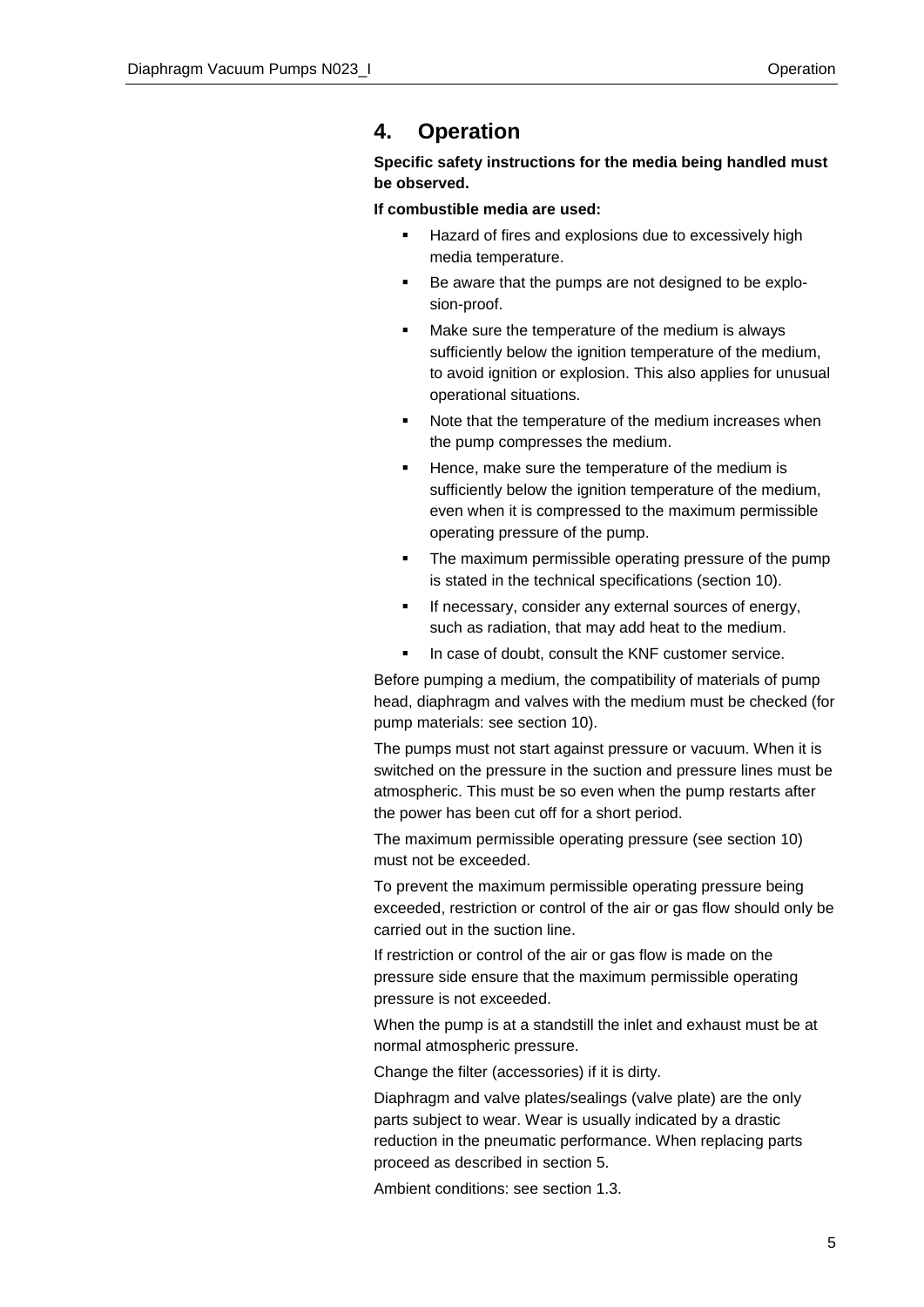### <span id="page-5-0"></span>**5. Servicing**

### **5.1. Pump range N 023\_ANE**

### **Before working on the pump, isolate the power supply securely, then check that the lines are not live.**

Diaphragm and valve plate are the only parts of the pump subject to wear. They are simple to change.

Always change diaphragm and valve plate at the same time. In the case of models with two heads service both heads at the same time.

#### Parts required

| Spare part*       | Quantity          |
|-------------------|-------------------|
| Diaphragm         | 1 (per pump head) |
| Valve plate       | 1 (per pump head) |
| Countersunk screw | 1 (per pump head) |

*Tab. 1: Parts \* According to Spare parts list, section 8*

Tools/material required

| <b>Tools/Material</b>                               |
|-----------------------------------------------------|
| Allen key 4                                         |
| Screwdriver blade width 4.5 mm<br>(or similar size) |
| Pencil                                              |

*Tab. 2: Tools/Material*

Change the diaphragm and valve plate in the following sequence (see fig. 3):

- 1. For pump types UN023.1ANI and UN023.3ANI: Pull the pneumatic head connection hose off at one pump head.
- 2. For pump type UN023.1.2ANI: On the pneumatic connection between the pump heads on the suction side, pull the hose off one pump head. On the pneumatic connection on the pressure side, loosen the hose clip on one pump head and pull the hose off.
- 3. For pump type UN023.2ANI: At one pump head loosen the hose clip of pneumatic head connection and pull the hose off.
- 4. Mark the relative positions of the crankcase (**A**), the intermediate plate (**X**), and the head (**W**), with a pencil.
- 5. Undo the 4 cap head screws (**Y**), and lift off the head (**W**), the valve plate (**Z**), and the intermediate plate (**X**).
- 6. Unscrew the countersunk screw (**D**), and take off the retainer plate (**E**) and diaphragm (**F**), together with the diaphragm support (**M**) and shims (**B**). **Important:** Take care not to lose the shims (**B**).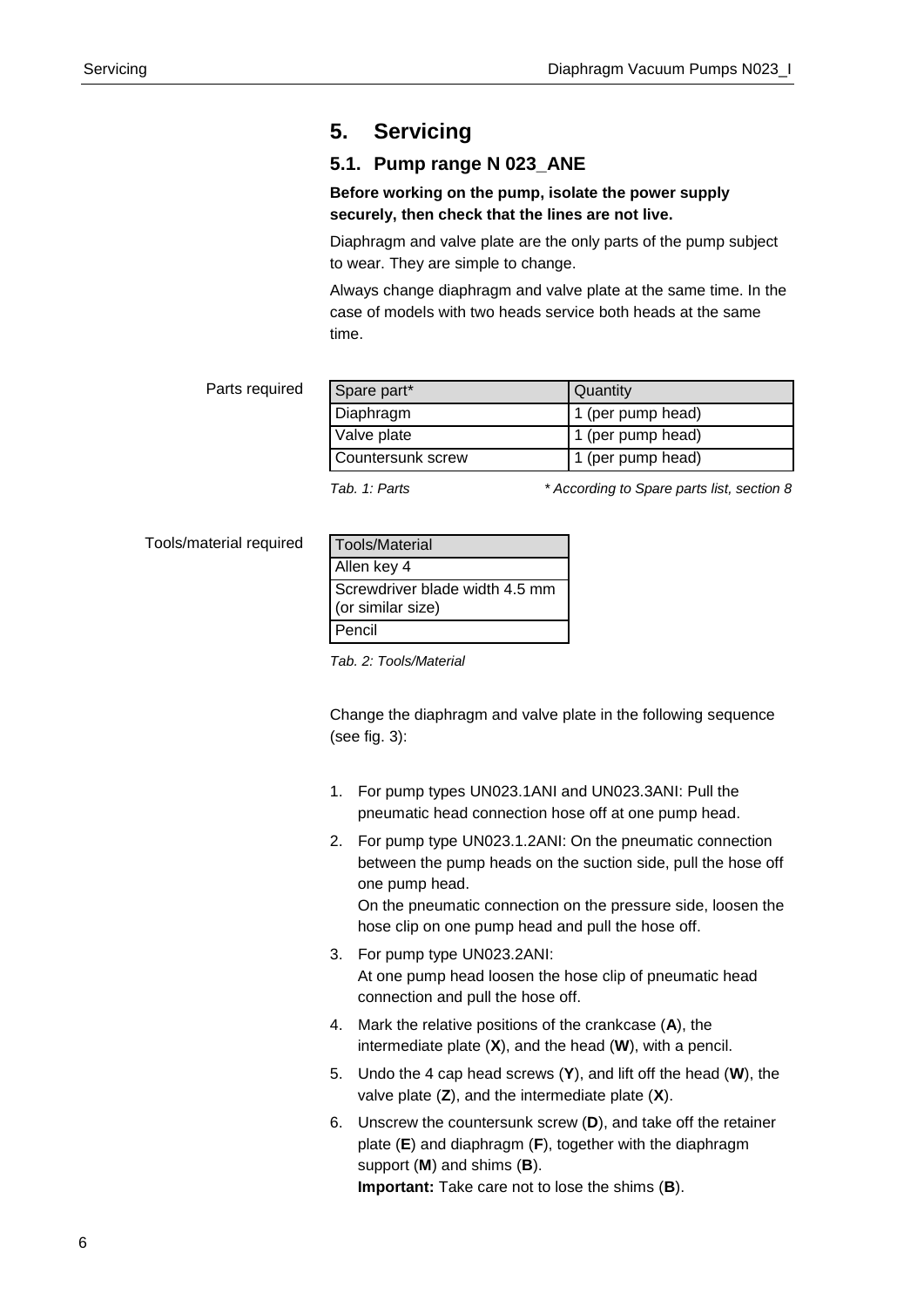- 7. Use a small screwdriver to push in the retaining clips and remove the fan guard (**H**).
- 8. Mount the retainer plate (**E**), new diaphragm (**F**), diaphragm support (**M**) and shims (**B**) on the new countersunk screw (**D**). Screw this assembly into the conrod (**K**), and tighten firmly.
- 9. Turn the fan (**G**) until the conrod (**K**) is in mid-stroke. Place the intermediate plate (**X**) on the housing (**A**) according to the marks made previously.
- 10. Place the new valve plate (**Z**) on the intermediate plate (**X**) as shown in figure 3. Fit the head (**W**), according to the markings.
- 11. Tighten the cap heads screws (**Y**) uniformly and diagonally.
- 12. Check that the pump runs freely by turning the fan (**G**) by hand.
- 13. Refit the fan guard (**H**).
- 14. For pump types UN023.1ANI and UN023.3ANI: Pull the pneumatic head connection hose back onto the hose connector.
- 15. For pump type UN023.1.2ANI: Pull the pneumatic head connection hoses back onto the hose connector. Retighten the hose clip on the pneumatic head connection on the pressure side.
- 16. For pump type UN023.2ANI: Pull the pneumatic head connection hose back onto the hose connector; retight the hose clip.

If you have any questions about servicing call our technical adviser (see last page for contact telephone number).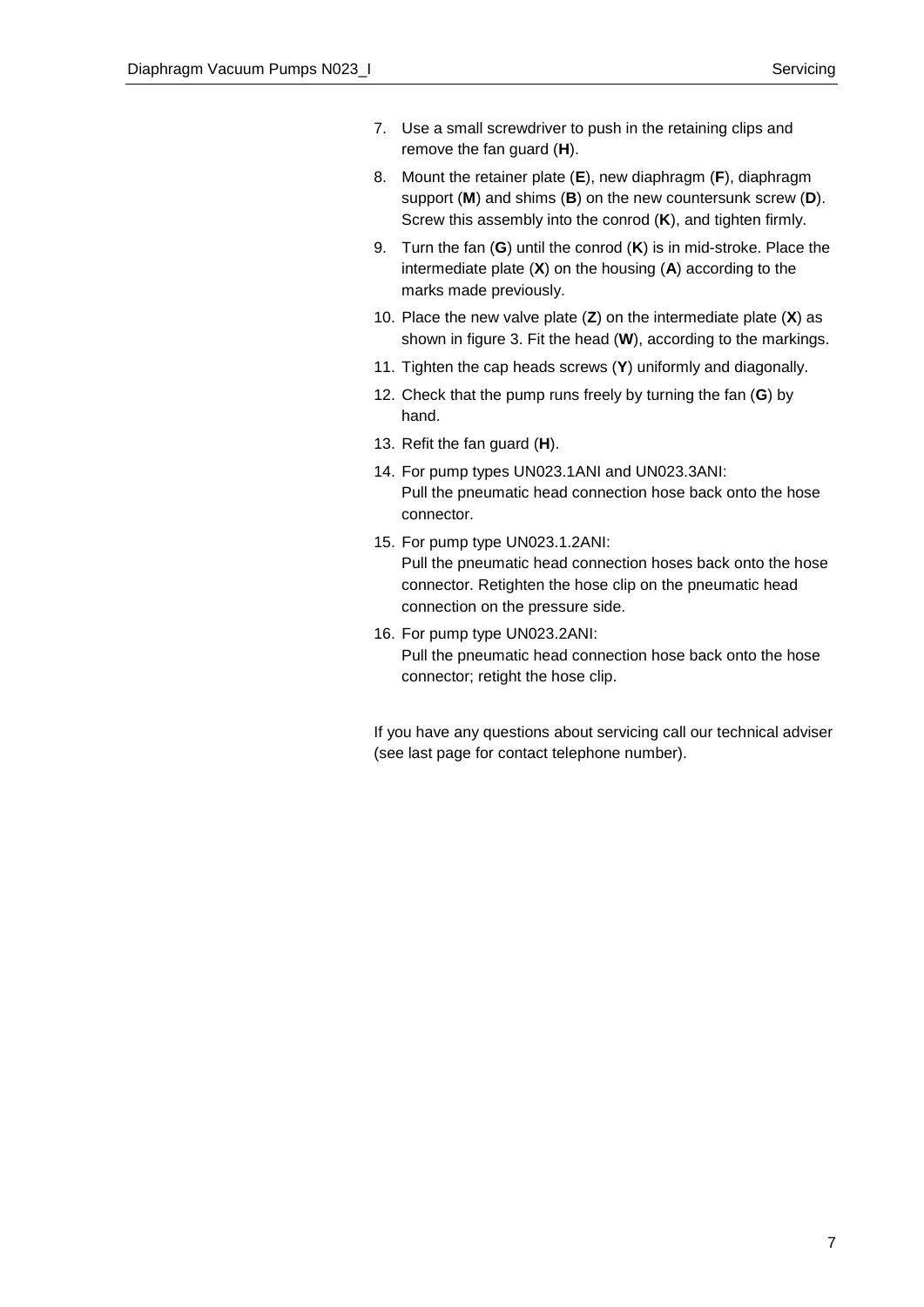

*Fig. 3: Cross section UN023\_ANI*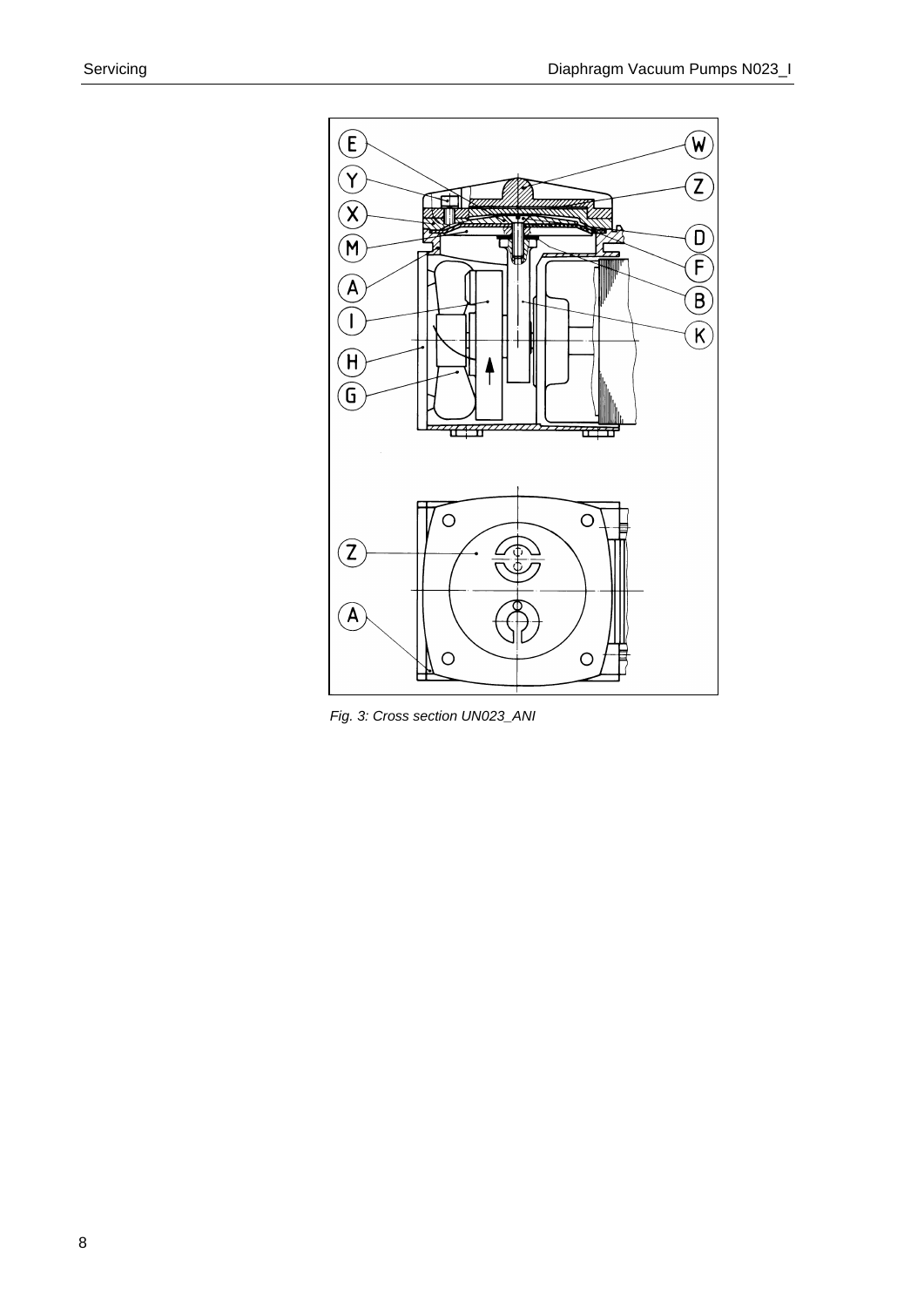### **5.2. Pump range UN023\_AN.30I:**

### **Before working on the pump, isolate the power supply securely, then check that the lines are not live.**

Diaphragm and valve plate are the only parts of the pump subject to wear. They are simple to change.

Always change diaphragm and valve plate at the same time. In the case of models with two heads service both heads at the same time.

Parts required

| Spare part*       | Quantity          |
|-------------------|-------------------|
| Diaphragm         | 1 (per pump head) |
| Valve plate       | 1 (per pump head) |
| Countersunk screw | 1 (per pump head) |

Tools/material required

*Tab. 3: Parts \* According to Spare parts list, section 8*

| Tools/Material                                      |
|-----------------------------------------------------|
| Allen key 4                                         |
| Screwdriver blade width 4.5 mm<br>(or similar size) |
| Pencil                                              |

*Tab. 4: Tools/Material*

Change the diaphragm and valve plate in the following sequence (see fig. 4):

- 1. For pump types UN023.1AN.30I and UN023.3AN.30I: Pull the pneumatic head connection hose off at one pump head.
- 2. For pump type UN023.1.2AN.30I: On the pneumatic connection between the pump heads on the suction side, pull the hose off one pump head. On the pneumatic connection on the pressure side, loosen the hose clip on one pump head and pull the hose off.
- 3. For pump type UN023.2AN.30I: At one pump head loosen the hose clip of pneumatic head connection and pull the hose off.
- 4. Mark the relative positions of the crankcase (**A**), intermediate ring (**S**), the intermediate plate (**X**), and the head (**W**), with a pencil or other marker.
- 5. Undo the 4 cap head screws (**Y**), and lift off the head (**W**), the valve plate (**Z**), and the intermediate plate (**X**).
- 6. Unscrew the countersunk screw (**D**), and take off the retainer plate (**E**) and diaphragm (**F**), together with the diaphragm support (**M**). (If necessary remove the intermediate ring (**S**), damping ring (**R**) and spacer (**N**), and renew the damping diaphragm (**L**) and damping ring (**R**).)
- 7. Use a small screwdriver to push in the retaining clips and remove the fan guard (**H**).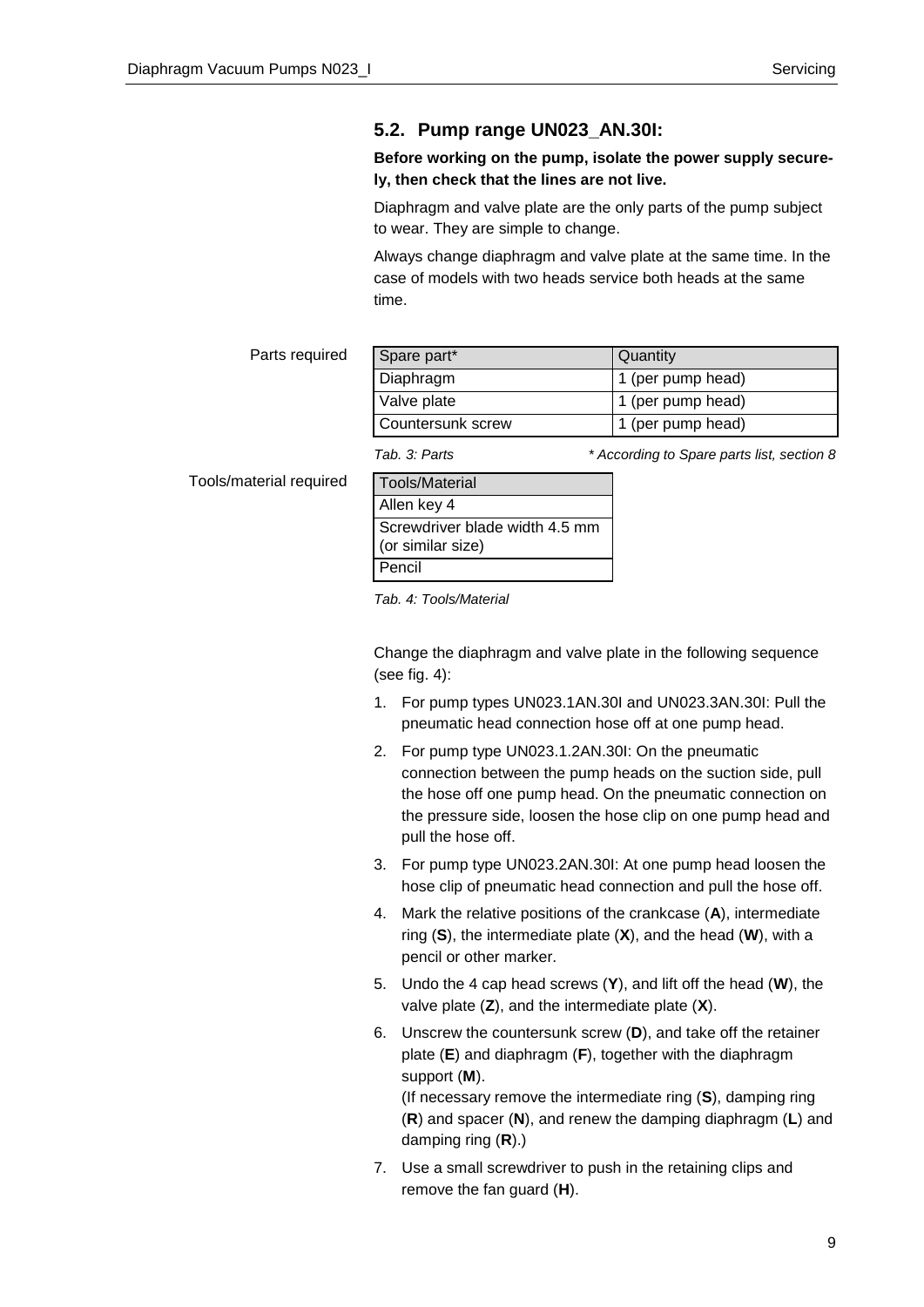- 8. Turn the fan (**G**) until the conrod (**K**) is in mid-stroke.
- 9. Replace the intermediate ring (**S**), damping ring (**R**) and spacer (**N**), if they have been removed.
- 10. Mount the retainer plate (**E**), new diaphragm (**F**), diaphragm support (**M**) and shims (**B**) on the new countersunk screw (**D**). Screw this assembly into the conrod (**K**), and tighten firmly.
- 11. Place the intermediate plate (**X**) on the housing (**A**) according to the marks made previously.
- 12. Place the new valve plate (**Z**) on the intermediate plate (**X**) as shown in figure 4.
- 13. Fit the head (**W**), according to the markings together with the cap heads screws (**Y**) and tighten them uniformly and diagonally.
- 14. Check that the pump runs freely by turning the fan (**G**) by hand.
- 15. Refit the fan guard (**H**).
- 16. For pump types UN023.1AN.30I and UN023.3AN.30I: Pull the pneumatic head connection hose back onto the hose connector.
- 17. For pump type UN023.1.2AN.30I: Pull the pneumatic head connection hoses back onto the hose connector. Retighten the hose clip on the pneumatic head connection on the pressure side.
- 18. For pump type UN023.2ANI: Pull the pneumatic head connection hose back onto the hose connector; retighten the hose clip.

If you have any questions about servicing call our technical adviser (see last page for contact telephone number).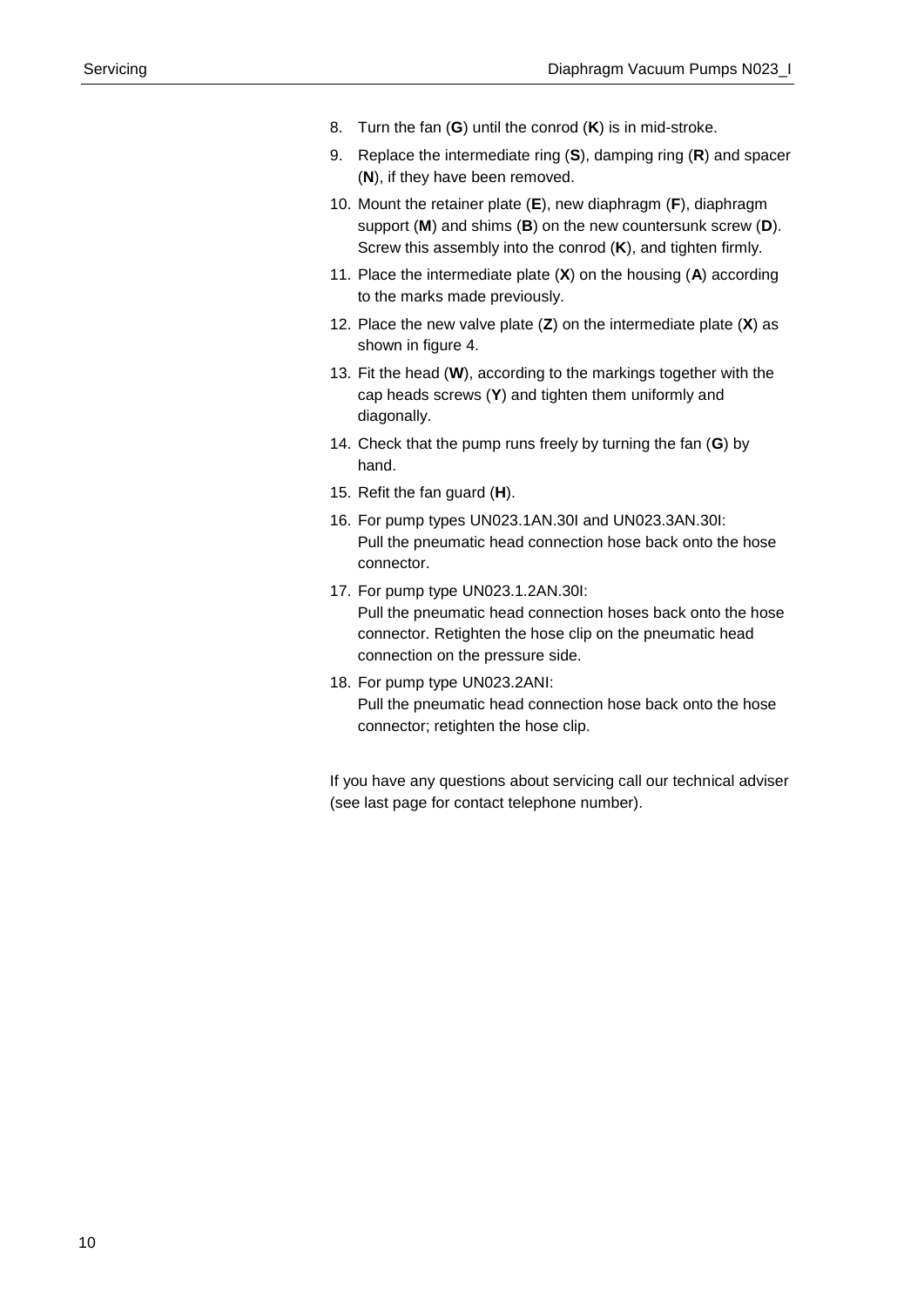

*Fig. 4: Cross section UN023\_AN.30I*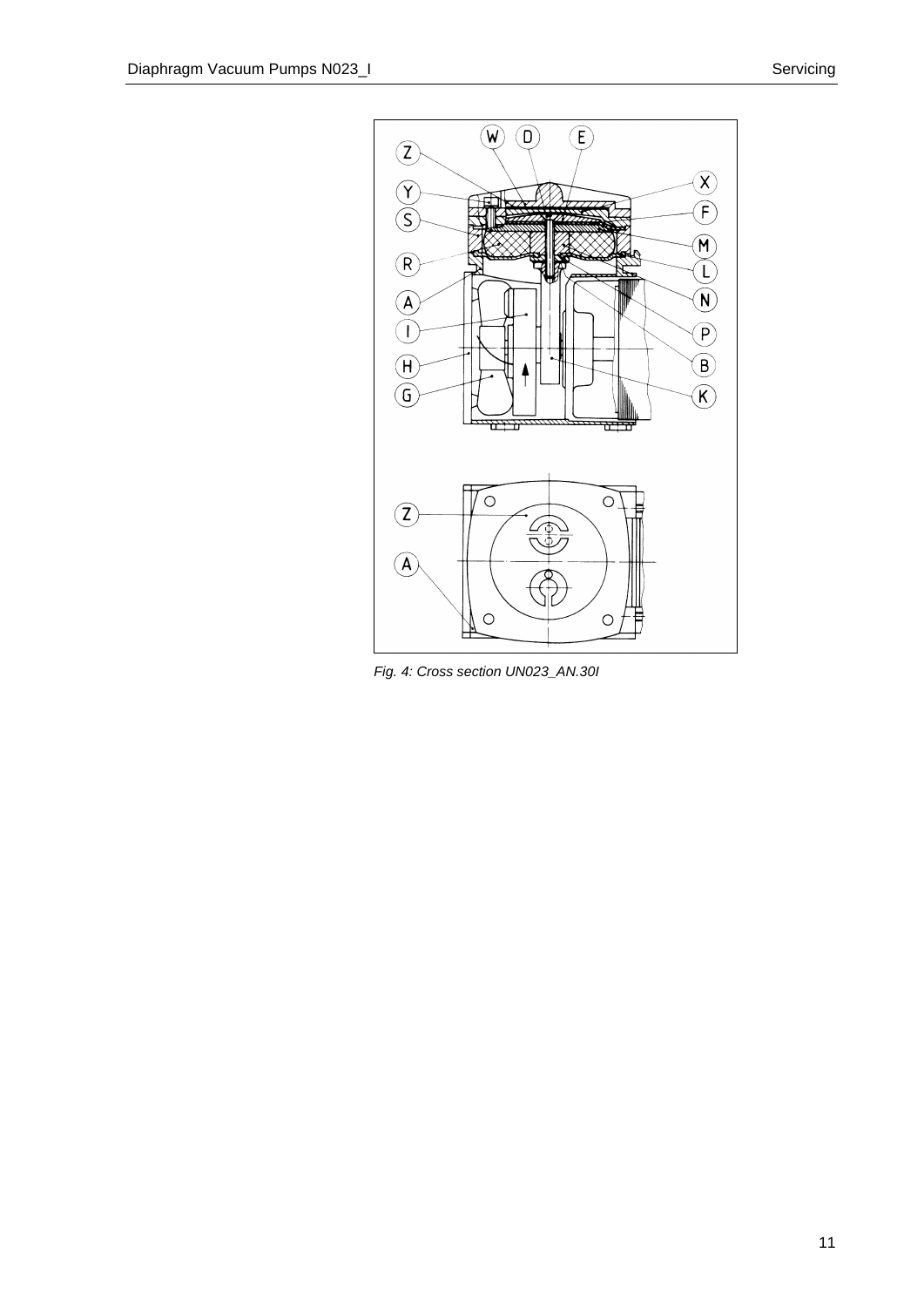### <span id="page-11-0"></span>**6. Cleaning**

When changing valve plates/sealings or valve plate and diaphragm, inspect all parts for dirt before assembling the pump head, and clean them if necessary.

If a compressed air line is available, blow the parts out with it.

### <span id="page-11-1"></span>**7. Trouble Shooting**

**Before working on the pump isolate the power supply securely, then check that the lines are not live.**

The following tips for fault-finding are best employed in the sequence shown.

### **Pump produces no flow**

- Connections or lines are blocked
- An external valve is closed, or a filter blocked.
- Liquid (condensate) has collected in the pump head.
	- Let the pump run for a few minutes pumping air (if necessary for safety reasons: pumping with an inert gas.)
	- Install the pump at the highest point in the system.
- Diaphragms or valve plates/sealings (valve plate) are worn.
	- ▶ Section 5 Servicing.

#### **Flow, pressure, or vacuum too low**

- **•** Compare the actual performance with the figures in section 10 or the data sheet.
- There is pressure on the pressure side, and at the same time vacuum, or a pressure above atmospheric, on the suction side.
	- Change atmospheric conditions.
- The cross-section of pneumatic lines, or connected components is too small, or they are restricted.
	- $\blacktriangleright$  To measure the performance, disconnect the pump from the system (small diameter tubing or a valve can significantly affect performance).
- There is a leak at a connector, in a line, or in the pump head.
- Diaphragm or valve plates/sealings (valve plate) are worn, or dirt is in the head:
	- ▶ Section 5 Servicing.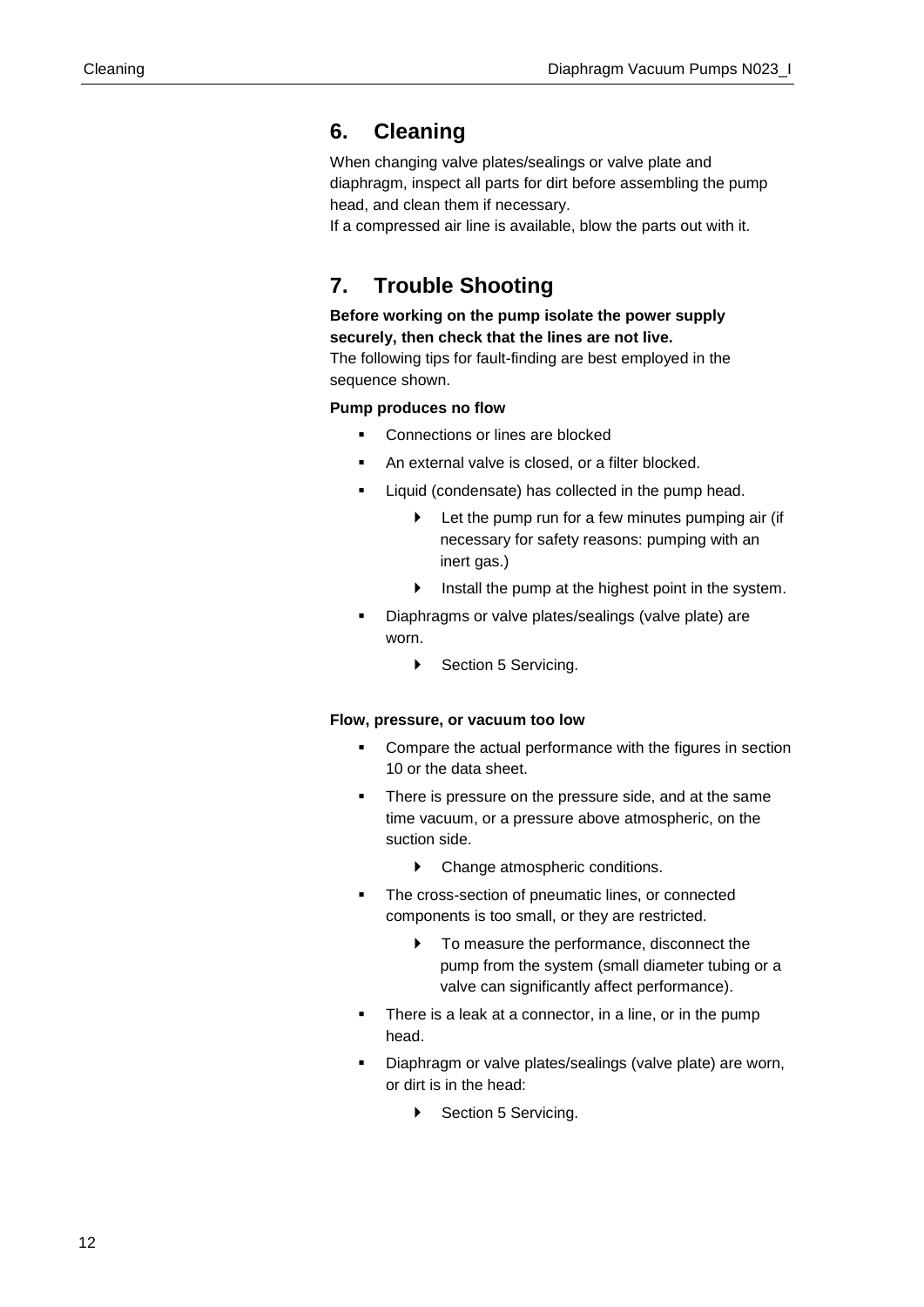If the pump does not operate properly and you cannot find any of the above faults, send it to the KNF Service Department.

In order for KNF to repair the pump, the customer must provide a statement on the media which were pumped and on pump cleaning. Please fill out the corresponding KNF form, and submit it together with the pump. A sample statement for copying can be found in section 11 of these Operating and Installation Instructions.

### **8. Spare parts**

### **UN023\_ANI:**

| ldent.* | Description               | Part No.          |
|---------|---------------------------|-------------------|
| D       | <b>Countersunk Screw</b>  | 110712            |
| F       | Diaphragm                 | 016712            |
| Z       | Valve plate               | 017913            |
|         | 1. Not shown   Connection | 071270            |
|         | Not shown   Connection .2 | 071271            |
|         | 1. Not shown   Connection | 071362            |
| Tab. 5  |                           | *according fig. 3 |

### **UN023\_AN.30I:**

| Ident.* | Description               | Part No. |
|---------|---------------------------|----------|
| D       | <b>Countersunk Screw</b>  | 110731   |
| F       | Diaphragm                 | 016712   |
|         | Damping Diaphragm         | 016717   |
| R       | Damping ring              | 016715   |
| Z       | Valve plate               | 017913   |
|         | 1. Not shown   Connection | 070270   |
|         | Not shown   Connection .2 | 070271   |
|         | Not shown   Connection .3 | 070272   |

Tab. 6 **\*** *Tab. 6* \* *According fig. 4*  $*$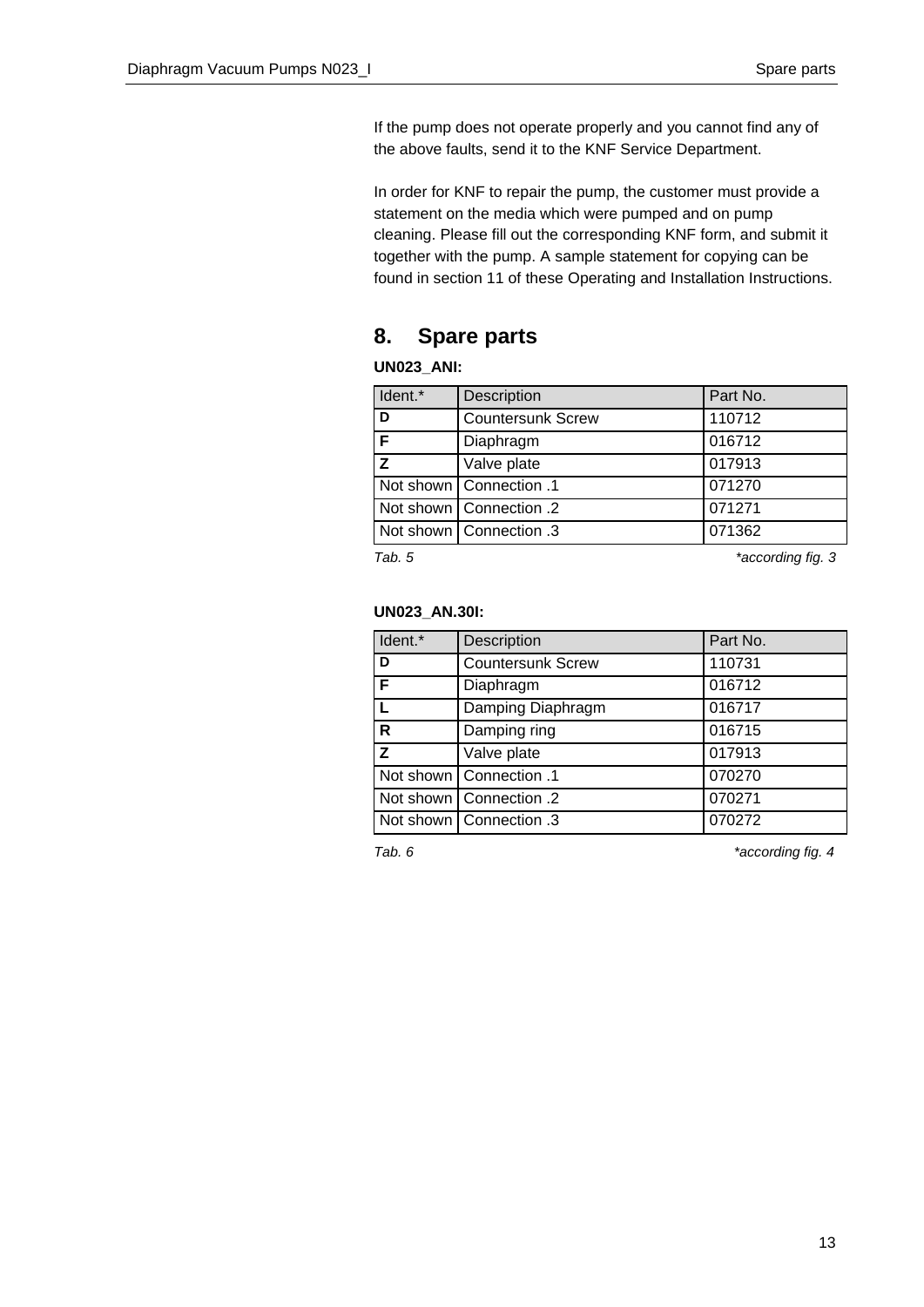### **9. Table**

| Pump type         | Max. permissi-<br>ble operating<br>pressure (bar g) | Ultimate<br>vacuum<br>(mbar abs.) | <b>Delivery</b><br>rate* (I/min)<br>at atm.<br>pressure |
|-------------------|-----------------------------------------------------|-----------------------------------|---------------------------------------------------------|
| UN023ANI          | 2                                                   | 213                               | 23                                                      |
| <b>UN023.1ANI</b> | -                                                   | 213                               | 39                                                      |
| <b>UN023.2ANI</b> | $\overline{2}$                                      |                                   | 39                                                      |
| <b>UN023.3ANI</b> | 1                                                   | 52                                | 23                                                      |
| UN023.1.2ANI      | $\mathbf{2}$                                        | 213                               | 39                                                      |
| UN023AN.30I       | $\overline{2}$                                      | 213                               | 23                                                      |
| UN023.1AN.30I     | ۰                                                   | 213                               | 39                                                      |
| UN023.2AN.30I     | $\overline{2}$                                      |                                   | 39                                                      |
| UN023.3AN.30I     | 1                                                   | 52                                | 23                                                      |
| UN023.1.2AN.30I   | $\overline{2}$                                      | 213                               | 39                                                      |

*Tab. 7: Pneumatic Data \*Liter at STP*

| Pump type                                             | Material*          |           |           |
|-------------------------------------------------------|--------------------|-----------|-----------|
|                                                       | Pump head          | Diaphragm | Valves    |
| Pump range<br>UN023 ANI<br>and<br><b>UN023 AN.30I</b> | Aluminium<br>alloy | CR.       | <b>CR</b> |

*Tab. 8: Pump materials \* Material abbreviations according to DIN ISO 1629*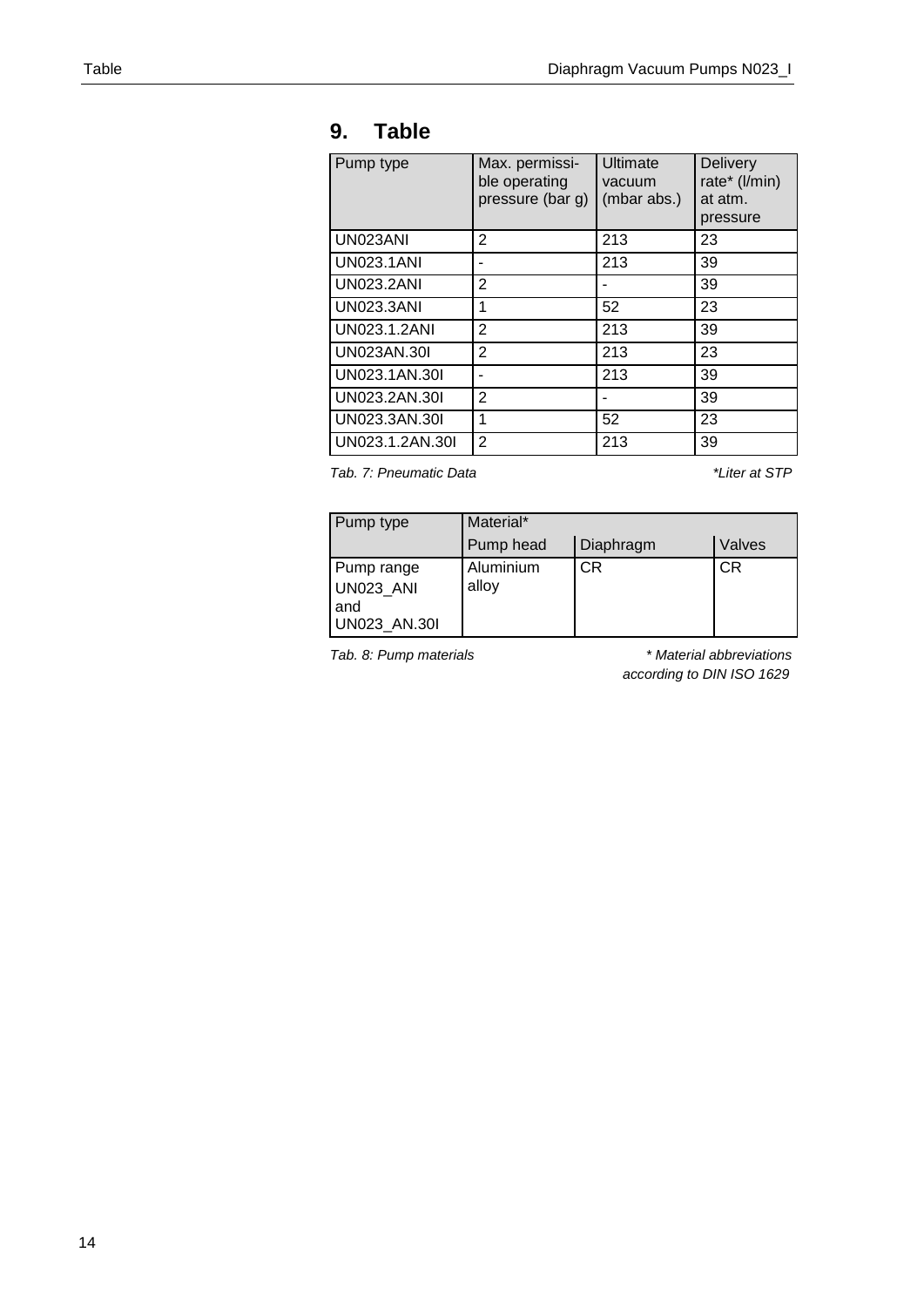### **10. Product Return**

- → KNF provides warranty and non-warranty repair services for all products.
- A Return Material Authorization (RMA) number is required for all product returns.
	- To receive an RMA number, submit a completed Decontamination Declaration form to [rma@knf.com](mailto:rma@knf.com)
- $\rightarrow$  The Decontamination Declaration form can obtained from our website or by contacting KNF Technical Services.
	- <http://www.knf.com/pdfs/decontamdec.doc>
	- Phone: 609-890-8600
- $\rightarrow$  Product return instructions will be provided when the RMA is issued

KNF Neuberger, Inc 2 Black Forest Rd Trenton, NJ 08691-1810

Phone 609-890-8600 Fax 609-890-8323

[www.knf.com/usa.htm](http://www.knf.com/usa.htm)